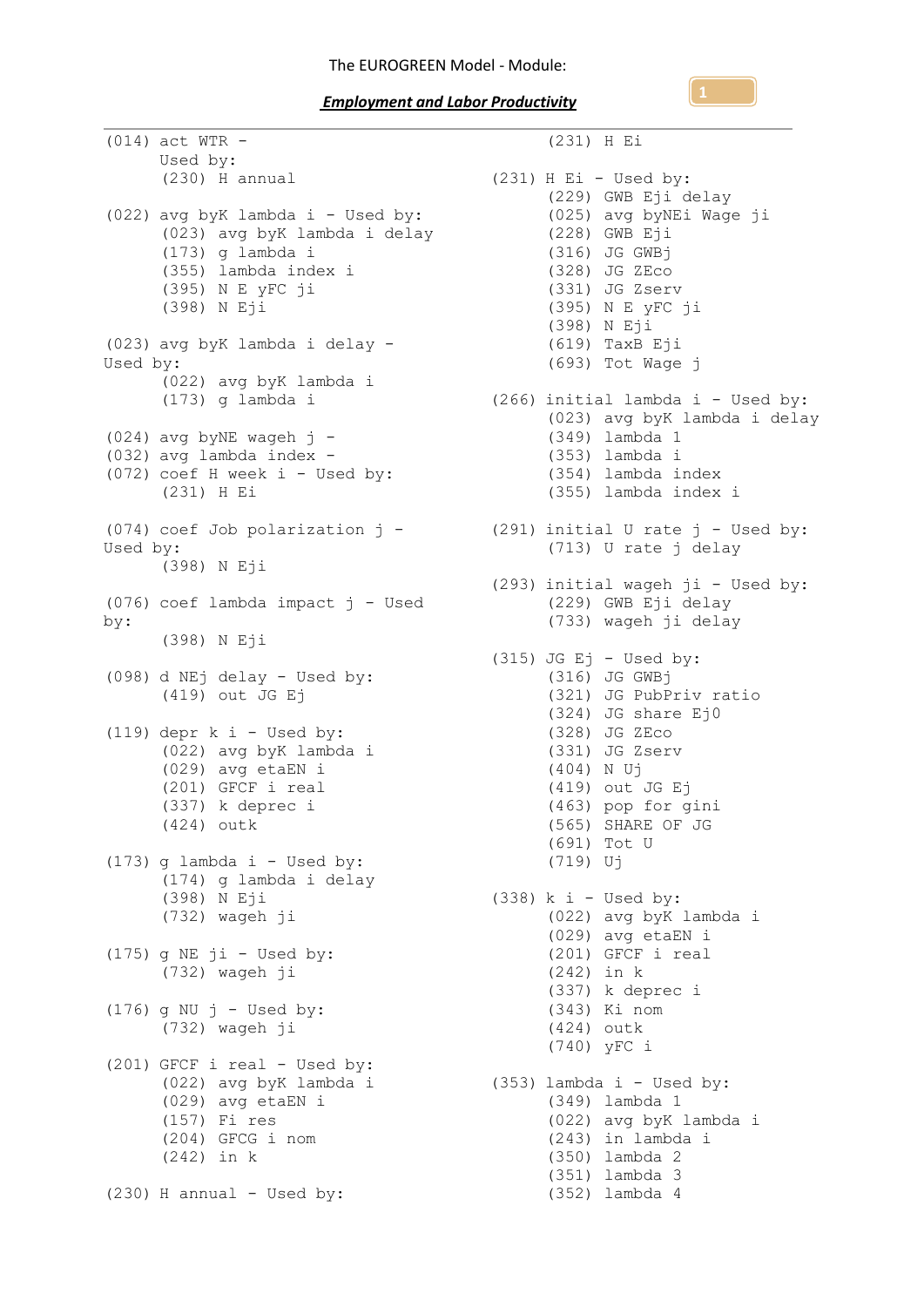(354) lambda index (355) lambda index i - Used by: (032) avg lambda index  $(362)$  LFS  $j$  - Used by: (404) N Uj (691) Tot U (692) Tot U rate (712) U rate j (719) Uj  $(395)$  N E yFC ji - Used by: (675) Tot NEyFC ji  $(396)$  N Ei - Used by: (674) Tot N E  $(397)$  N Ej - Used by: (719) Uj  $(398)$  N Eji - Used by: (399) N Eji delay (024) avg byNE wageh j (025) avg byNEi Wage ji (098) d NEj delay (175) g NE ji (211) gini skill per capta (228) GWB Eji (249) income P j (394) N Aj (396) N Ei (397) N Ej (404) N Uj (463) pop for gini (471) prop emp (619) TaxB Eji (693) Tot Wage j (714) UB j (399) N Eji delay - Used by: (692) Tot U rate - Used by: (098) d NEj delay (175) g NE ji (405) n weeks - Used by: (230) H annual (415) omega gNE  $j$  - Used by: (732) wageh ji  $(416)$  omega gNU j - Used by: (732) wageh ji (417) omega lambda j - Used by: (732) wageh ji  $(418)$  omegal - Used by: (732) wageh ji

(427) Output i real - Used by: (420) out Services delay (426) Output i delay (028) avg etaEN (398) N Eji (637) TC1i (638) TC2i (639) TC3i (640) TC4i (677) Tot Output real (700) TPES i (728) VAd i (755) Zii (758) Zimp ii (540) share E full time i - Used by: (395) N E yFC ji  $(572)$  share Uj - Used by: (241) in JG Ej (578) sigma ji - Used by: (395) N E yFC ji (398) N Eji (637) TC1i (638) TC2i (639) TC3i (640) TC4i  $(674)$  Tot N E - Used by: (565) SHARE OF JG (691) Tot U (675) Tot NEyFC ji -  $(691)$  Tot U - Used by: (572) share Uj (692) Tot U rate (722) Unemployment rate-1  $(712)$  U rate  $j$  - Used by: (713) U rate j delay (176) g NU j (713) U rate j delay - Used by: (099) d uHM (100) d uML (176) g NU j (718) uc i normal - Used by: (342) kappa uc i (395) N E yFC ji (443) p i (719) Uj - Used by: